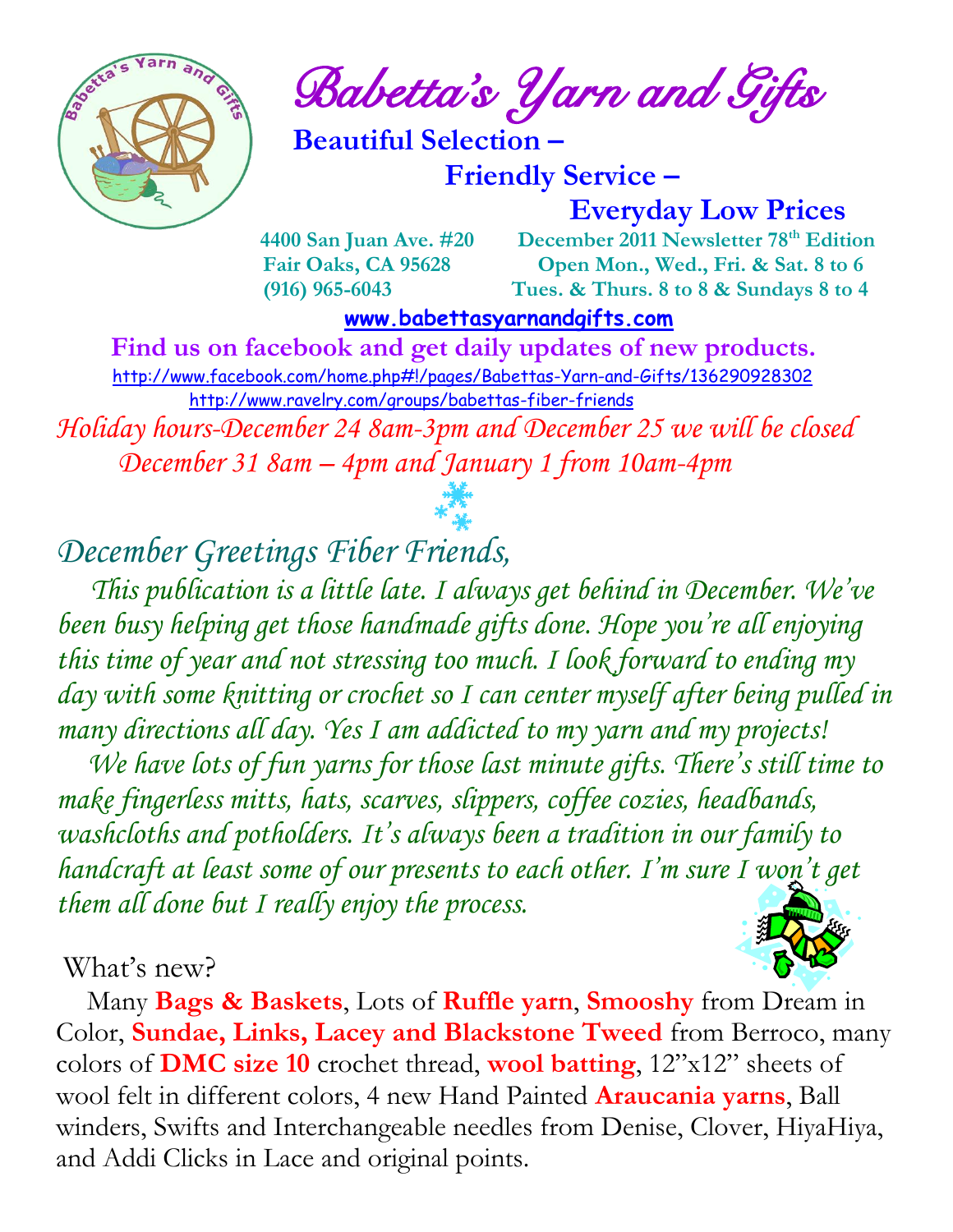#### **Coming soon… Arroyo DK** from Malabrigo in 20 colors and 35 colors of **Madelintosh DK**

## **Classes for January at Babetta's**

 *In our project classes you can learn to knit anything from scarves to socks to felted purses to lace shawls to hats to sweaters. Pick your project and join in the fun. Our knitters inspire each other to try new things by sharing ideas and showing off their latest creation. Sign up for one of our classes and you will receive a coupon for 10% off.*

 **Pre-registration is required as class sizes are limited. Please choose your dates carefully. Because of scheduling conflicts and complications, make-up classes will only be allowed under special circumstances and individual consideration.**

*Our project class knitting teacher Maya Gardner has been teaching at Babetta's for 6 ½ years and can help you make your fiber dreams come true in a fun and patient atmosphere.*

**Tuesdays Jan. 3, 10 & 17** Knitting Project 10am – 11:30am fee \$40 Knitting Project 6pm – 7:30pm fee \$40

**Wednesdays Jan. 4, 11 & 18** Knitting Project 1pm – 2:30pm fee \$40 Knitting Project 3:30pm- 5pm fee \$40

**Thursday Jan. 5, 12 & 19** Knitting Project 6pm – 7:30pm fee \$40

**Saturdays Jan. 7, 14 & 21** Knitting Project 4pm – 5:30pm fee \$40.

 Private Lessons Knitting or Crochet \$15 an hour and Group Knitting or Crochet Private lessons \$10 an hour per person.

 Spinning or weaving \$20 an hour and group rates are \$15 an hour per person.

Pre-registration required.

## *Babetta's Sit and Knit or Crochet Saturdays*

You're invited to come and sit in our little living room and share your love of handwork with other Fiber Friends. We're open from 8am to 6pm on Sat. Come by anytime throughout the day.

 How would you like to do some charity knitting/crocheting with a lovely group of people? **"The Purls of Fair Oaks"** meets the second Thursday of every month from 10am to noon here at **Babetta's.** This wonderful group of knitters makes newborn and preemie hats for local hospitals as well as other local charity groups. If you'd like to come join the group there's always room for more. This month's date is Jan. 12. If you'd like to drop off any knitted or crocheted donation items you can do that at any time and I will pass them on.